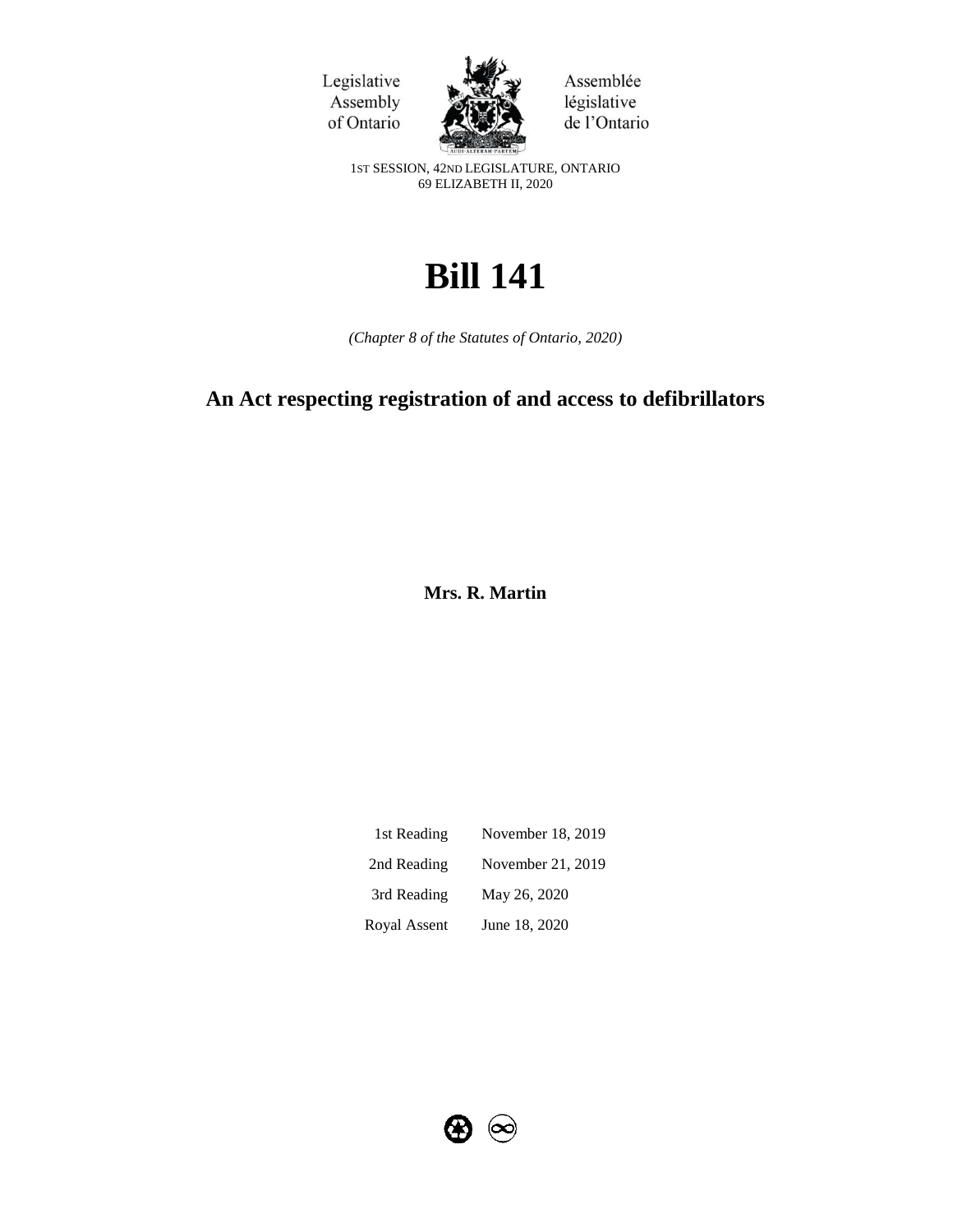#### EXPLANATORY NOTE

#### *This Explanatory Note was written as a reader's aid to Bill 141 and does not form part of the law. Bill 141 has been enacted as Chapter 8 of the Statutes of Ontario, 2020.*

The *Defibrillator Registration and Public Access Act, 2020* is enacted. The Act imposes certain requirements respecting the installation, maintenance, testing and availability of defibrillators on designated premises or public premises. The Act also requires defibrillators at such premises to be registered with the registrar within specified time periods, and for the prescribed persons to be notified of the registrations. Regulations may be made under the Act setting out details relating to the requirements under the Act.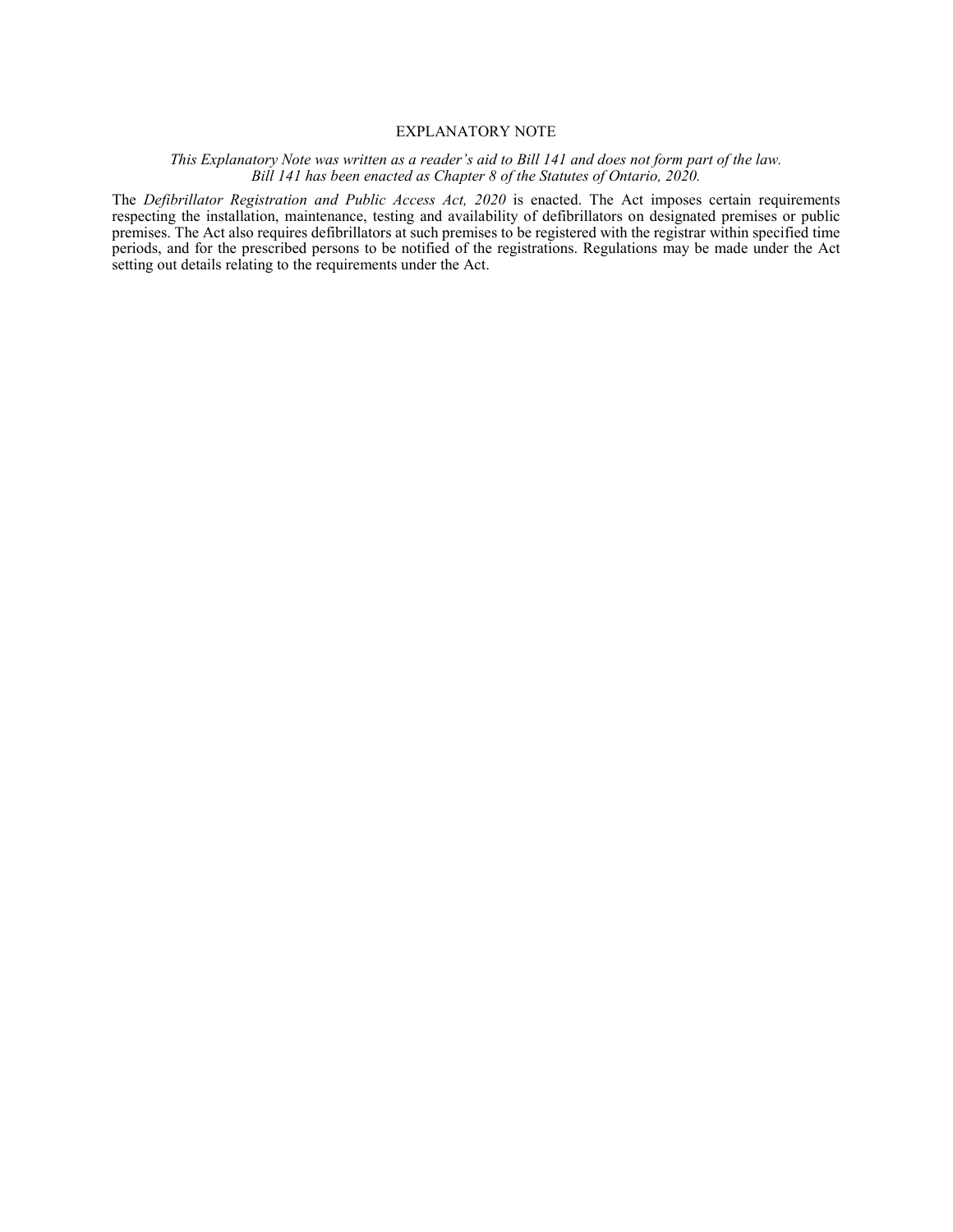### **An Act respecting registration of and access to defibrillators**

#### **Preamble**

Each year, approximately 7,000 Ontarians will experience cardiac arrest. Up to 85 per cent of cardiac arrests occur at home or in public places. Almost half of cardiac arrests are witnessed by a family member or friend. When used in conjunction with CPR in the first few minutes after a cardiac arrest, defibrillation can dramatically improve cardiac arrest survival rates by more than 50 per cent. Ensuring that automated external defibrillators are available to members of the public may prevent tragedies from occurring.

Her Majesty, by and with the advice and consent of the Legislative Assembly of the Province of Ontario, enacts as follows:

#### **Definitions**

**1** In this Act,

"defibrillator" means an automated external medical heart monitor and defibrillator that is capable of,

- (a) recognizing the presence or absence of ventricular fibrillation or rapid ventricular tachycardia,
- (b) determining, without intervention by an operator, whether defibrillation should be performed,
- (c) automatically charging and requesting delivery of an electrical impulse to an individual's heart as medically required, and
- (d) satisfying any other prescribed criteria; ("défibrillateur")

"designated premises" means premises accessible to the public that are designated by the regulations; ("lieu désigné")

"Minister" means the member of the Executive Council to whom responsibility for the administration of this Act is assigned or transferred under the *Executive Council Act*; ("ministre")

"regulations" means the regulations made under this Act; ("règlements")

"prescribed" means prescribed by the regulations. ("prescrit")

#### **Designation of registrar**

**2** The Minister may designate a registrar for the purpose of this Act.

#### **Requirements re installation, access, maintenance, etc.**

#### **Designated premises**

**3** (1) Every person who owns or operates designated premises shall,

- (a) ensure that defibrillators are installed at the premises in accordance with the regulations;
- (b) ensure that any defibrillators installed at the premises are available for use in locations that facilitate easy access to the defibrillator, as described in the regulations;
- (c) ensure that the location of a defibrillator at the premises is appropriately indicated with signs in accordance with the regulations;
- (d) ensure that any defibrillator installed at the premises is maintained and tested in accordance with the manufacturer's guidelines and with any other guidelines as may be prescribed; and
- (e) ensure that training is undertaken by prescribed persons for the use of a defibrillator, according to the prescribed training and education guidelines.

#### **Public premises**

(2) Every person who owns or operates public premises at which a defibrillator is installed shall comply with the requirements in clauses  $(1)$  (b) to (e).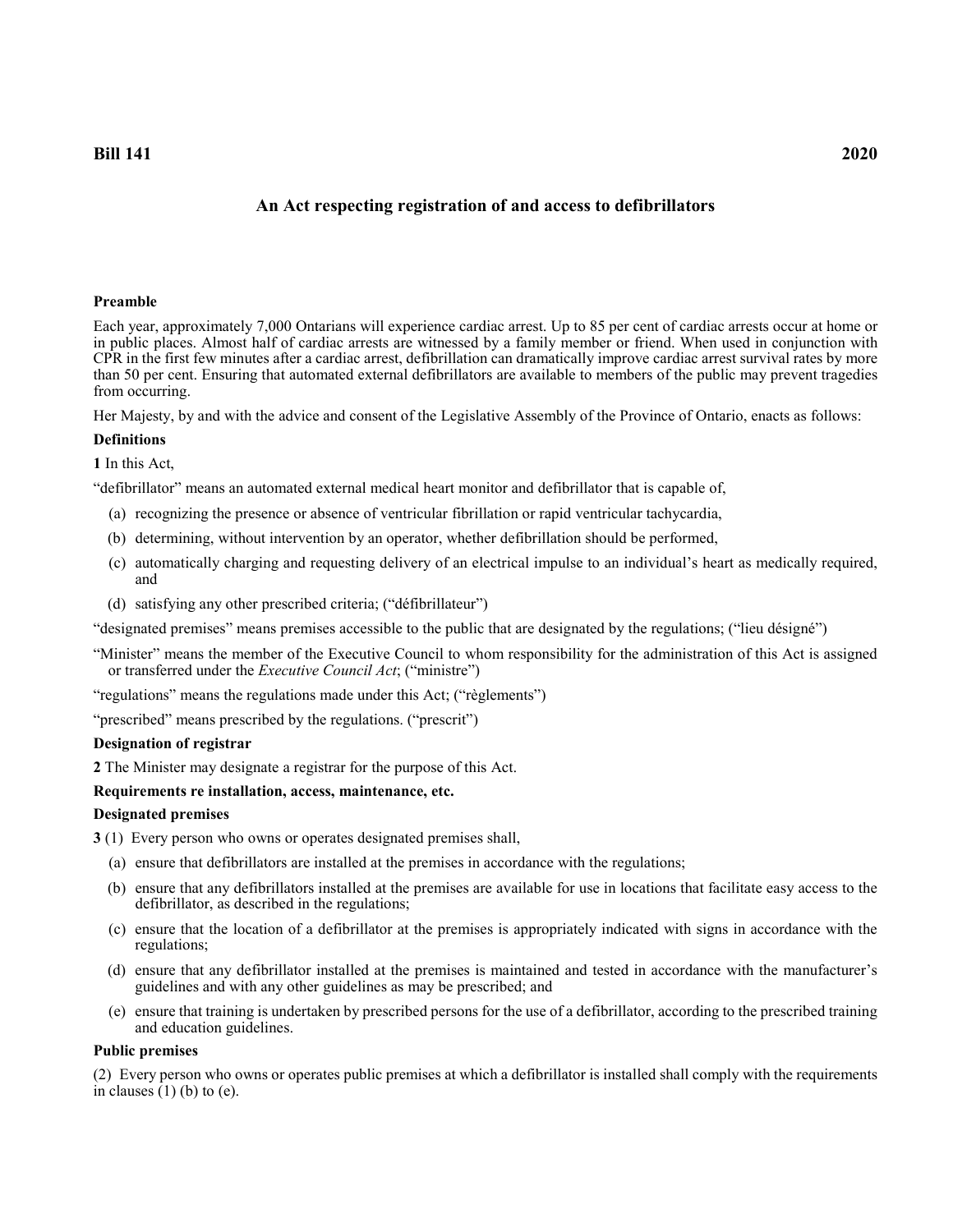#### **Registration of defibrillator**

**4** (1) Every person who owns or operates designated premises or public premises at which a defibrillator is installed shall register the defibrillator with the registrar,

- (a) within 30 days after it is installed; or
- (b) if, on the day this subsection comes into force, the defibrillator has already been installed, no later than 30 days after that day.

#### **Defibrillator moved or removed**

(2) Subject to the regulations, if a defibrillator registered with the registrar is moved to a different location at the designated premises or public premises, or is removed from the premises for any reason, the owner or operator of the premises must notify the registrar in accordance with the regulations.

#### **Notification re defibrillators**

**5** The registrar must, in accordance with the regulations, notify the prescribed persons about,

- (a) the registration of any defibrillator under section 4; or
- (b) the subsequent moving of the defibrillator to a different location within the premises or its removal from the premises.

#### **Inspectors**

**6** (1) The Minister may appoint inspectors for the purposes of this Act.

#### **Inspection**

(2) An inspector may, without warrant and without notice, enter any premises that is not a dwelling at any reasonable time and conduct inspections for the purpose of determining compliance with the requirements under this Act.

#### **Identification**

(3) An inspector conducting an inspection shall produce, on request, evidence of his or her appointment.

#### **Powers of inspector**

- (4) An inspector conducting an inspection may,
	- (a) examine and make copies of a document or other thing that is relevant to the inspection;
	- (b) search for or demand the production for inspection of a document, in a readable format, or other thing, that is relevant to the inspection;
	- (c) remove a document or other thing that is relevant to the inspection for the purpose of making a copy, and return the document or other thing as promptly as reasonably possible; and
	- (d) question a person on matters relevant to the inspection.

#### **Copy admissible in evidence**

(5) A copy of a document or other thing that purports to be certified by an inspector as being a true copy of the original is admissible in evidence to the same extent as the original and has the same evidentiary value as the document or other thing itself without proof of the signature or official character of the person appearing to have certified the copy.

#### **Obstruction**

(6) No person shall obstruct, hinder or interfere with or attempt to obstruct, hinder or interfere with an inspector conducting an inspection or refuse to answer questions on matters relevant to the inspection.

#### **False information, etc.**

(7) No person shall provide an inspector with information that the person knows to be false or misleading, or conceal or destroy anything that is relevant to an inspection.

#### **Offence**

**7** (1) A person is guilty of an offence if the person,

- (a) contravenes a provision of this Act;
- (b) obstructs, hinders or interferes with or attempts to obstruct, hinder or interfere with an inspector conducting an inspection contrary to subsection 6 (6); or
- (c) provides false or misleading information to an inspector or conceals or destroys anything that is relevant to an inspection contrary to subsection 6 (7).